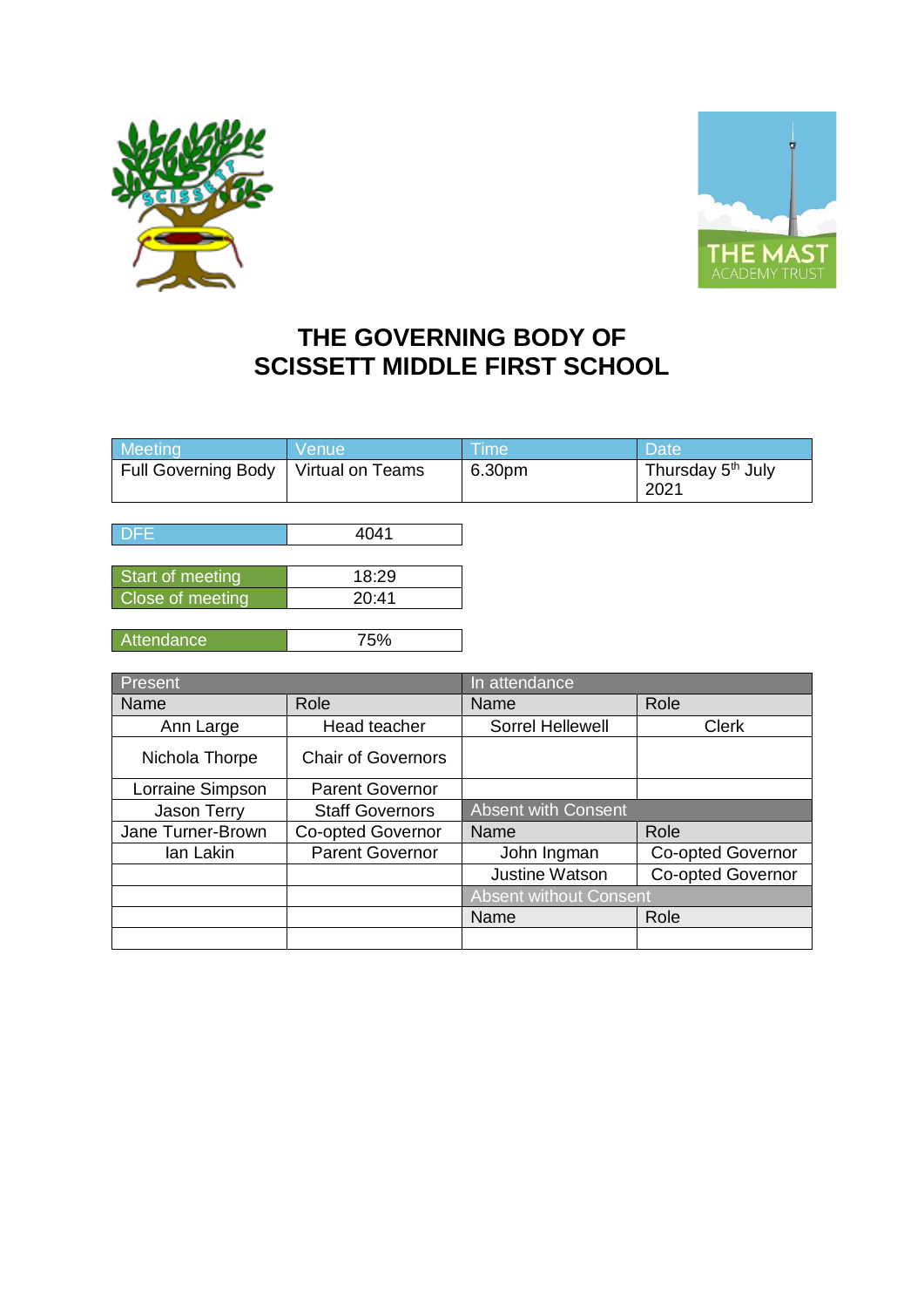| Item | <b>Minutes</b> |
|------|----------------|
|------|----------------|

| 75 | <b>Apologies for</b><br>absence and<br>consent                                     | Apologies with consent were received from:<br>John Ingman - Co-opted governor<br>Justine Watson - Co-opted governor<br>$\bullet$                                                                        |                                                                                                                                                               |
|----|------------------------------------------------------------------------------------|---------------------------------------------------------------------------------------------------------------------------------------------------------------------------------------------------------|---------------------------------------------------------------------------------------------------------------------------------------------------------------|
| 76 | Declarations of<br>interest                                                        |                                                                                                                                                                                                         | RESOLVED: There are no declarations of interest.                                                                                                              |
| 77 | Confidentiality<br>reminder                                                        | Governors were reminded by Chair that you are a critical friend to<br>the whole school and community and a governor for the school<br>and not a particular person, and a governor role is confidential. |                                                                                                                                                               |
| 78 | Representation                                                                     | Scissett Middle School.                                                                                                                                                                                 | It was noted there are one co-opted governor vacancy currently at<br>RESOLVED: Advertisements are currently ongoing.                                          |
| 79 | Notification of<br>items to be<br>brought up<br>under Any<br><b>Other Business</b> | business.                                                                                                                                                                                               | RESOLVED: There were one item brought up from any other<br>Trust annual governance conference                                                                 |
| 80 | Minutes for the<br>meeting on 13 <sup>th</sup><br><b>May 2021</b>                  |                                                                                                                                                                                                         | RESOLVED: All agreed the minutes of the meeting held 13 <sup>th</sup> May<br>2021 are approved as a true record of the meeting.                               |
| 81 | <b>Matters arising</b>                                                             | <b>Minute</b>                                                                                                                                                                                           | Action                                                                                                                                                        |
|    |                                                                                    | Reference<br>13052021_M64                                                                                                                                                                               | Mrs Large to give an update on the<br>progress on the gap in math's at the next<br>meeting.<br>RESOLVED: Refer to item 82                                     |
|    |                                                                                    | 13052021_M66                                                                                                                                                                                            | To have an separate agenda item regarding<br>CIF bid outcomes and Capital plan at the<br>next meeting which is being held on 5 <sup>th</sup> July<br>2021.    |
|    |                                                                                    |                                                                                                                                                                                                         | RESOLVED: Refer to item 83                                                                                                                                    |
|    |                                                                                    | 13052021_M70                                                                                                                                                                                            | Governors to ratify Anti-bullying policy 2021<br>and Monitoring and Evaluation Policy 2020 at<br>the next meeting, which is being held on $5th$<br>July 2021. |
| 82 |                                                                                    |                                                                                                                                                                                                         | <b>RESOLVED: Refer to item 88</b>                                                                                                                             |
|    | <b>School Update</b>                                                               | Mrs Large provided the following documents on Teams prior to<br>the meeting for governors to review;                                                                                                    |                                                                                                                                                               |
|    |                                                                                    |                                                                                                                                                                                                         |                                                                                                                                                               |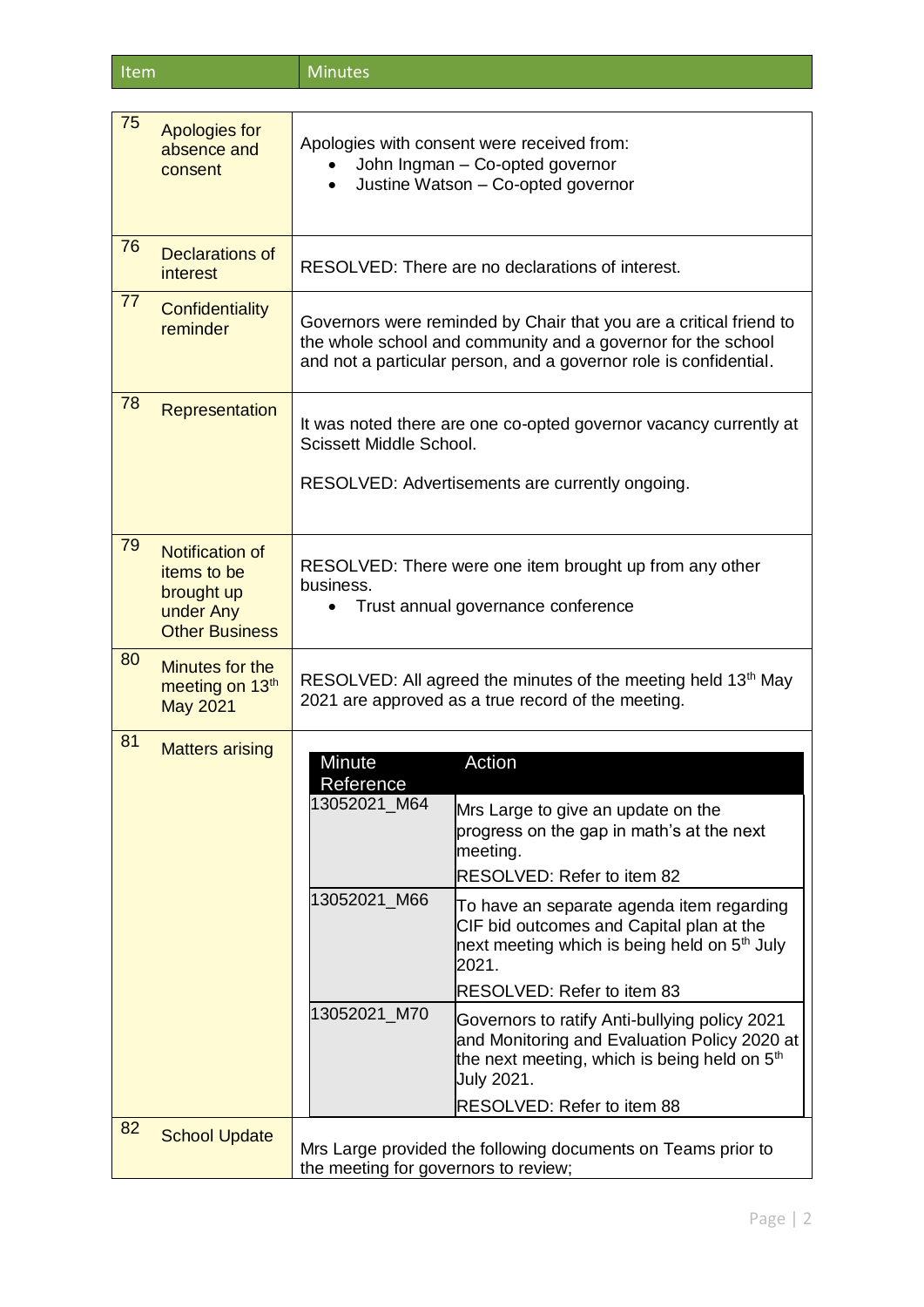| Item | <b>Minutes</b> |
|------|----------------|
|      |                |

| • Welcome pack $2021 - 22$                                                                                                                                                                                                                                                                                                                                                                                                                                                                                                                                                                                                                                                                                                                                                                        |
|---------------------------------------------------------------------------------------------------------------------------------------------------------------------------------------------------------------------------------------------------------------------------------------------------------------------------------------------------------------------------------------------------------------------------------------------------------------------------------------------------------------------------------------------------------------------------------------------------------------------------------------------------------------------------------------------------------------------------------------------------------------------------------------------------|
| Maths Data Link Governors July 2021                                                                                                                                                                                                                                                                                                                                                                                                                                                                                                                                                                                                                                                                                                                                                               |
| Governors were invited to ask questions prior and during the<br>meeting.                                                                                                                                                                                                                                                                                                                                                                                                                                                                                                                                                                                                                                                                                                                          |
| Assessment outcomes, progress and attainment update;<br>Mrs Large provided an overview of key areas from the data.                                                                                                                                                                                                                                                                                                                                                                                                                                                                                                                                                                                                                                                                                |
| <b>Maths</b><br>Year 6 pupils have been doing SAT's (Standard<br>$\bullet$<br><b>Assessment Tests)</b><br>All groups have made significant progress including Fast<br>$\bullet$<br>track as evidenced in the raw Sat score data.<br>Results showed very little gender gap.<br>$\bullet$<br>Pupil premium children have made near enough the same<br>$\bullet$<br>progress as non-pupil premium children, with pupil<br>premium girls achieving more progress than pupil premium<br>boys.<br>All pupils' average were 30.8 marks for 20/21 and it was<br>$\bullet$<br>36 marks for 18/19.<br>Predicted outcomes from the baseline GL assessments<br>$\bullet$<br>was 42.71% from KS1 was 81.77% the final results were<br>59.38%. School is please with the progress pupils have<br>made in Maths. |
| English<br>There is bigger gaps in writing and this is partly due to<br>pupils being in lockdown and using a laptop to do their<br>work on instead on pen and paper.<br>The SAT's score for reading is 75.<br>$\bullet$<br>Assessment results should be received by the end of term<br>$\bullet$                                                                                                                                                                                                                                                                                                                                                                                                                                                                                                  |
| Q: Can you explain how assessments are done to identify poor<br>attainment? What areas of learning are assessed and how are<br>deficiencies improved?<br>A: All pupils have completed baseline assessments in school. The<br>assessment is not a timed test and these tests are in numeracy<br>and literacy. The schools uses a system called School Information<br>Management System (SIMS), were there is a list of all subjects<br>and learning objectives and staff can tick next to each child's<br>name whether they have achieved the objective or not. They are<br>coloured green, amber and red.                                                                                                                                                                                         |
| ACTION: Assessment progress and results to be provided for the<br>next meeting in the Autumn term.                                                                                                                                                                                                                                                                                                                                                                                                                                                                                                                                                                                                                                                                                                |
| <b>School prospectus</b>                                                                                                                                                                                                                                                                                                                                                                                                                                                                                                                                                                                                                                                                                                                                                                          |
| Q: The statement about holidays stating 'No holidays should ever<br>be authorised for term time in SATs week' this may be misleading,<br>could you remove this?<br>A: Yes, you are right; this will be removed from the documents.                                                                                                                                                                                                                                                                                                                                                                                                                                                                                                                                                                |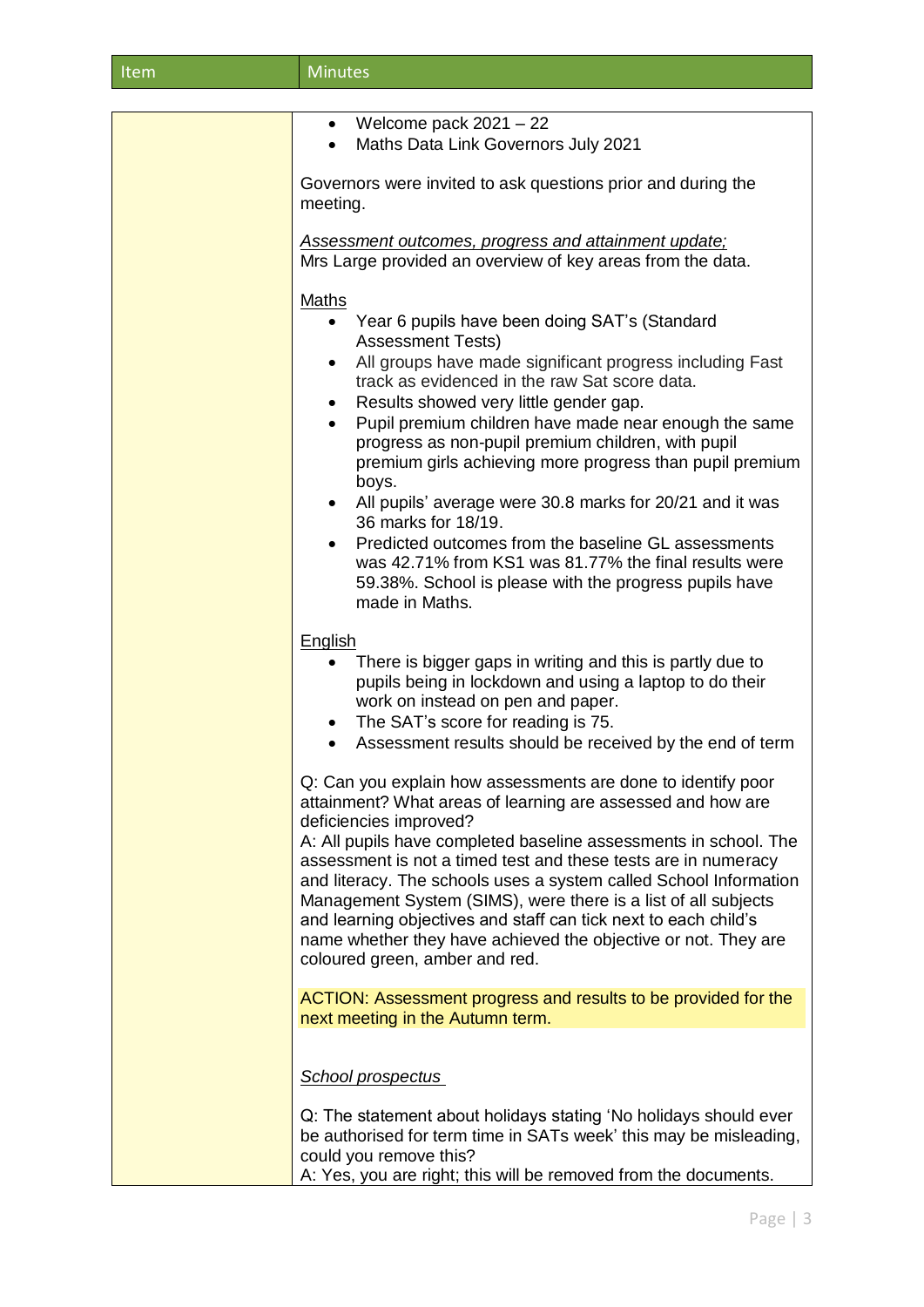| Item                        | <b>Minutes</b>                                                                                                                                                                                                                                                                                                                                                                                        |
|-----------------------------|-------------------------------------------------------------------------------------------------------------------------------------------------------------------------------------------------------------------------------------------------------------------------------------------------------------------------------------------------------------------------------------------------------|
|                             |                                                                                                                                                                                                                                                                                                                                                                                                       |
|                             | Q: How enforceable is this is the requirement for uniform, jewellery<br>and hair/make-up?<br>A: There has been a struggle with uniform this year due to shops<br>not being open but in a normal year, there are rarely any uniform<br>issues. If girls have too much makeup on or nail polish, they are<br>sent to the Head of Year's office, where there is makeup wipes<br>and nail vanish remover. |
|                             | It was noted there will be a non-uniform day on the last day of<br>term and teachers are asking for children to bring in any unwanted<br>uniform, football boots and trainers in.<br>There will be a drop in session where parents and pupils who are<br>struggling to afford new uniform can go and collect uniform from<br>school that has been passed down.                                        |
|                             | Governors thank staff for organising this event, as it will really help<br>families that are struggling to afford uniforms for their children.                                                                                                                                                                                                                                                        |
|                             | Q: Given that the PAN (Published Admission Number) for 2021/22<br>is considerable higher than 195, does this need to be re-<br>considered?<br>A: No the PAN is still 195.                                                                                                                                                                                                                             |
|                             | It was noted that there are seven year 6 appeals, one year 7<br>appeal and one year 8 appeal.                                                                                                                                                                                                                                                                                                         |
|                             | Q: Who are the children who are appealing?<br>A: These are children who have recently moved in to the area.                                                                                                                                                                                                                                                                                           |
|                             | RESOLVED: governors approve the school prospectus.                                                                                                                                                                                                                                                                                                                                                    |
| 83<br><b>Finance update</b> | Mrs Thorpe and Mrs Large gave an update from the budget<br>setting meeting that had taken place in June:                                                                                                                                                                                                                                                                                              |
|                             | The school budget is mostly staff costs.<br>The school will finish with a small deficit this year.<br>The next years school budget we are going to try to use<br>the capital money to make sure there is enough provision<br>to help children and have interventions in place for all<br>pupils that are needed.                                                                                      |
|                             | Conditional Improvement Funding (CIF) bid outcomes:<br>The school was successful in the bid for the fire escape.<br>There are meetings taking place this week to see if                                                                                                                                                                                                                               |

- There are meetings taking place this week to see if footings for the fire escape can be put in by the end of the school holidays as it will cause less disruptions.
- There is a meeting being held on Thursday with the council regarding an update on the Multi Utility Games Area (MUGA).
- The three projects playground, canopy and MUGA have been separated.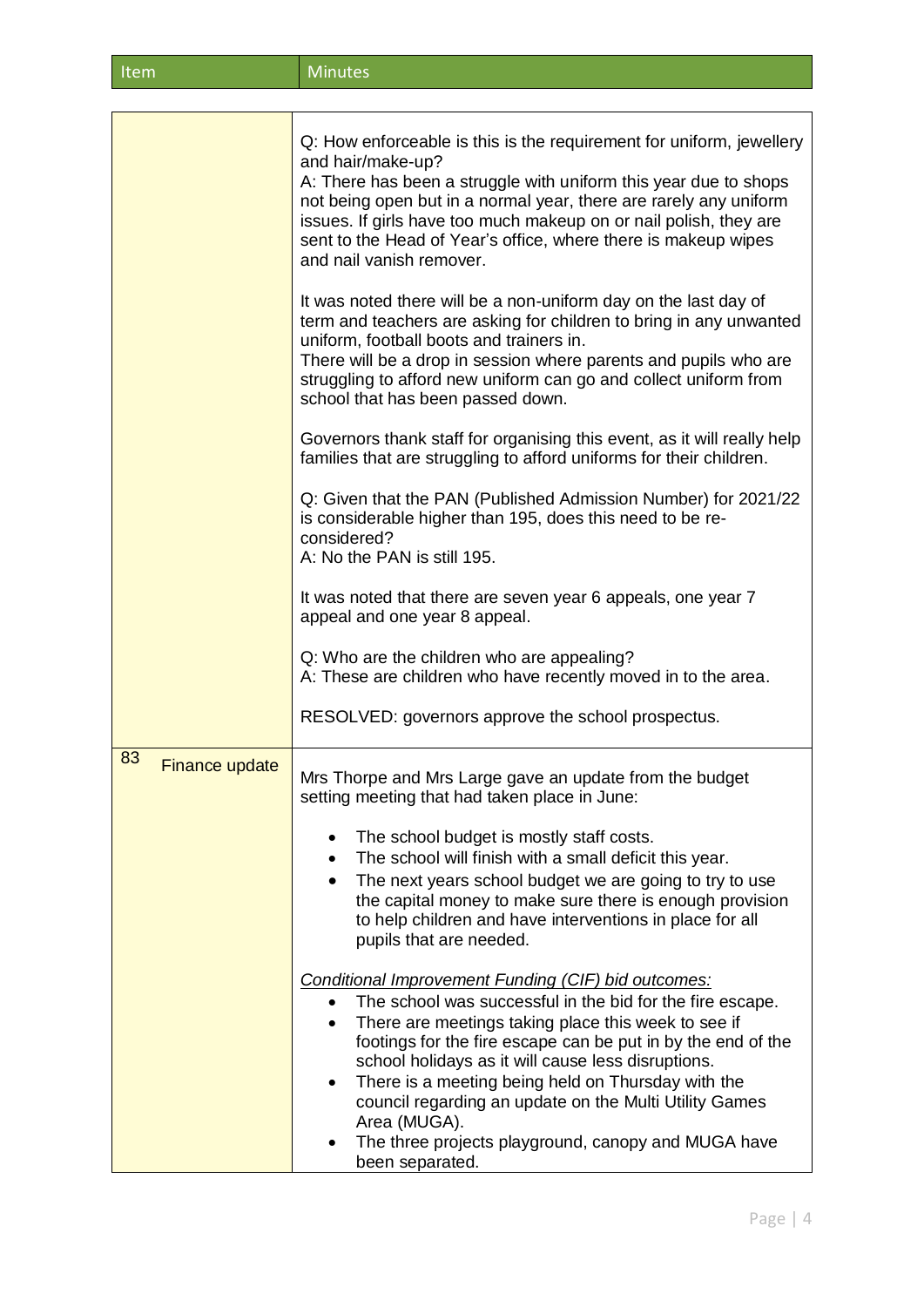| Item                                               | <b>Minutes</b>                                                                                                                                                                                                                                                                                                                                                                                                                                                           |
|----------------------------------------------------|--------------------------------------------------------------------------------------------------------------------------------------------------------------------------------------------------------------------------------------------------------------------------------------------------------------------------------------------------------------------------------------------------------------------------------------------------------------------------|
|                                                    |                                                                                                                                                                                                                                                                                                                                                                                                                                                                          |
|                                                    | The school has paid for structure engineers to come in<br>$\bullet$<br>once a month to check that the MUGA is fit for usage until<br>Christmas time.<br>The mile track should be fitted over the summer holidays.<br>The new wellbeing meeting room will be fitted over the<br>summer holidays.                                                                                                                                                                          |
|                                                    | Q: Has a decision been made as to whether the improvements to<br>the MUGA and the Rugby club will be carried out over the summer<br>when the school is closed?<br>A: The final usage and financial agreement have been completed<br>by the solicitors and now it has to go through the DFE<br>(Department For Education).                                                                                                                                                |
|                                                    | Q: Has the MUGA finance been agreed?<br>A: No, not yet. The council will inform us on this at the meeting on<br>Thursday.                                                                                                                                                                                                                                                                                                                                                |
|                                                    | ACTION: Mrs Large to post the outcome of the meeting with the<br>council regarding the MUGA on Teams for governors.                                                                                                                                                                                                                                                                                                                                                      |
|                                                    | Q: Will the new MUGA be bigger than the current MUGA?<br>A: No, we did ask for a bigger MUGA but they are going for a<br>straight forward same size MUGA that is currently in place.                                                                                                                                                                                                                                                                                     |
| 84<br><b>School strategy</b><br>and<br>development | Mrs Large provided the following documents on Teams prior to<br>the meeting for governors to review:<br>2021-22 School Improvement Plan<br>$\bullet$<br>Scissett Middle School - School Development Overview<br>$\bullet$<br>Scissett Middle School SEF 2021-22 Governors July 21<br>$\bullet$<br>SIP Scissett 2020-21 Governors July 21<br>$\bullet$                                                                                                                    |
|                                                    | Governors were invited to ask questions prior and during the<br>meeting.                                                                                                                                                                                                                                                                                                                                                                                                 |
|                                                    | <b>SEF (School Evaluation Form) report</b>                                                                                                                                                                                                                                                                                                                                                                                                                               |
|                                                    | Q: Do you (or the Trust) have a school-based judgement for each<br>area linked to the Ofsted criteria? And, which area is the strongest<br>and likely to be Outstanding first?<br>A: Pre Covid the strongest area would be personal development.<br>There is still some work to do. CPD (Continuing Professional<br>Development) programme for next year is currently being put<br>together. Our focus will be on behaviour and management of<br>behaviour and attitude. |
|                                                    | Q: Are there any changes to staffing i.e. do you still have a<br>qualified social worker on the team?<br>A: Currently there isn't a qualified social worker on the team. The<br>Head of Year 8 is taking over the DSL (Designated Safeguarding<br>Lead) role and another member of staff will be taking over the<br>attendance role.                                                                                                                                     |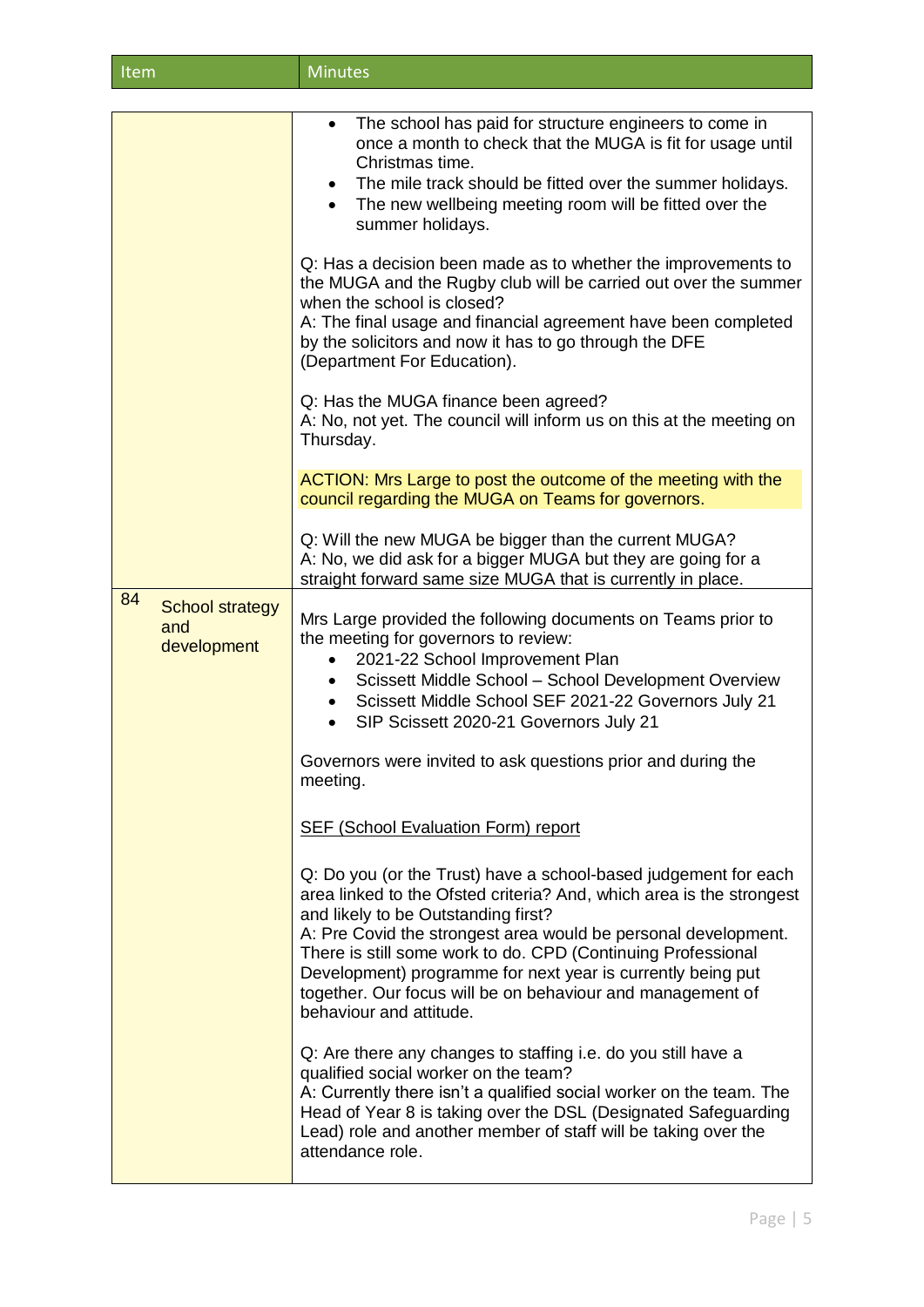| <b>Minutes</b><br>Item |  |
|------------------------|--|
|------------------------|--|

| Q: In looking at actions for 2021/22 you have DA (Disadvantaged)                                                                                                                                                                                                                                                                                               |
|----------------------------------------------------------------------------------------------------------------------------------------------------------------------------------------------------------------------------------------------------------------------------------------------------------------------------------------------------------------|
| PA (Persistent absentee) attendance, is DA attendance good<br>enough overall not to be targeted?                                                                                                                                                                                                                                                               |
| A: It has been really hard to judge this year. Some DA families<br>would not send their children in due to Covid There is a parents<br>evening planned in early September for year 6 parents and late<br>September for year 7 and 8 parents. In these parents evening<br>attendance will be highlighted and the importance of sending your<br>child to school. |
| ACTION: Mrs Large to email Mrs Hellewell the document of<br>acronyms to be added to the meeting folders for the next<br>academic year.                                                                                                                                                                                                                         |
|                                                                                                                                                                                                                                                                                                                                                                |
| School development and improvement plan                                                                                                                                                                                                                                                                                                                        |
| The three main priorities for the school are:<br>1. Reading                                                                                                                                                                                                                                                                                                    |
| 2. SEND (Special Educational Needs and Disabilities)<br>provision and SEND pupils                                                                                                                                                                                                                                                                              |
| 3. Making sure we close the learning gaps on pupils                                                                                                                                                                                                                                                                                                            |
| Q: Could we see what the intended impact is for the year. Could<br>the last column be adapted so that everyone knows what we are<br>aiming for or added somewhere?<br>A: The column has been added regarding intended impact.                                                                                                                                  |
| Mrs Large noted that the Assistant Headteacher who is currently<br>at Shelley First School will take the position off SENDCo from<br>September. The assistant head is currently on maternity leave but<br>due to return in a week, they will spend some time at Scissett<br>Middle School prior to September.                                                  |
| Q: Thinking about SEND and your vision for QFT (Quality First<br>Teaching), rather than having a vast menu of interventions could<br>the new SENDCo be more proactive at identifying how pupils can<br>have work adapted to support them being independent in a<br>lesson?                                                                                     |
| A: There is an intervention plan in place but currently this hasn't<br>been able to take place yet. There will be some CPD taking place<br>around this. Staff are cautious of taking pupils out of lessons for<br>interventions, interventions will now take place before school<br>starts.                                                                    |
| It was noted that there will be no transition day for year 5 pupils at<br>Scissett Middle School this year. Instead, a summer school is<br>planned for 1 week for year 5's. A PowerPoint with a voice over is<br>being created and this will be sent to parents with information on<br>regarding new pupils and the school.                                    |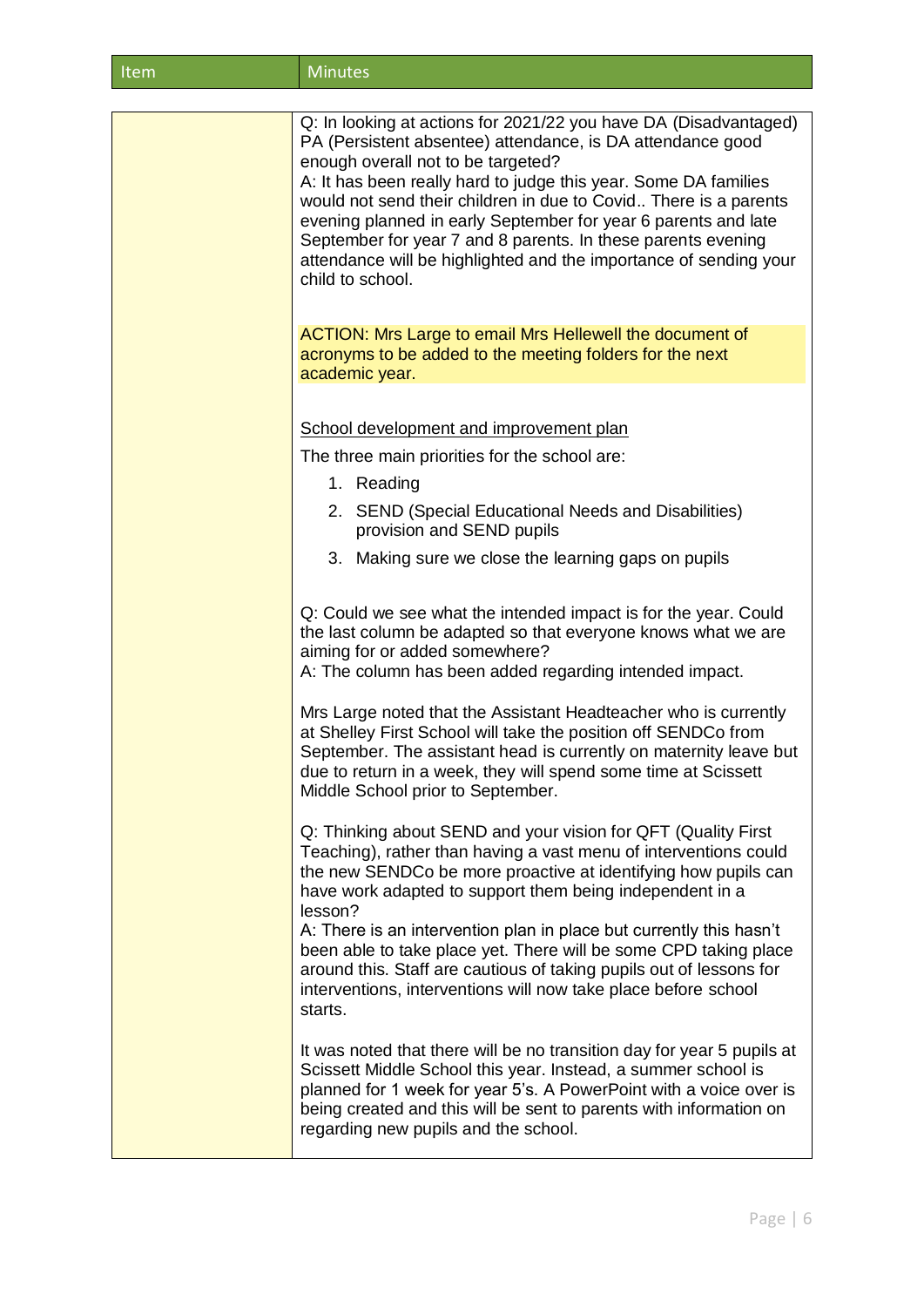| Item<br>Minutes <sup>'</sup> |
|------------------------------|
|------------------------------|

|                                       | Q: Will the PowerPoint for parents be live and will there be a<br>method for parents to ask questions?<br>A: No, it won't be live. We could create a document for parents to<br>ask questions.                                                                                                         |
|---------------------------------------|--------------------------------------------------------------------------------------------------------------------------------------------------------------------------------------------------------------------------------------------------------------------------------------------------------|
|                                       | Q: Does the SIP (School Improvement Plan) document roll<br>forward and become the plan for the 2021/22 academic year?<br>If so, will those reported as red be reprioritised and become the<br>main focus in 2021/22?<br>A: Yes, everything that is in red will be taken forward on to the<br>new plan. |
|                                       | Q: Will this document get published with allocated names etc.?<br>A: Yes, it will be.                                                                                                                                                                                                                  |
|                                       | <b>Strategy 21_24</b>                                                                                                                                                                                                                                                                                  |
|                                       | Q: Can you share with us the impact that you are most proud of<br>this year?<br>A: As a school, we feel proud of the curriculum reconnect.                                                                                                                                                             |
| 85<br>Governance for<br>$2021 - 2022$ | The following documents were provided on Teams prior to the<br>meeting for governors to review:<br>Link Governance Mast 21_22<br>SMS GB configuration document 21_22<br>$\bullet$<br>SMS skills audit analysis June 2021<br>$\bullet$                                                                  |
|                                       | The appointment of governors to the link governor's roles for<br>assurance visits in 2021 - 2022 was agreed in this meeting.                                                                                                                                                                           |
|                                       | ACTION: Mrs Thorpe to complete the link governor roles in to<br>Scissett Middle Schools configuration document and once<br>completed email to Mrs Hellewell.                                                                                                                                           |
|                                       | Development groups                                                                                                                                                                                                                                                                                     |
|                                       | The following governors were appointed to the Trust development<br>groups.                                                                                                                                                                                                                             |
|                                       | Curriculum development group:<br>lan Lakin<br>$\bullet$                                                                                                                                                                                                                                                |
|                                       | Pastoral and wellbeing development group:<br><b>Justine Watson</b><br><b>Lorraine Simpson</b>                                                                                                                                                                                                          |
|                                       | It was noted the configuration document will be updated.                                                                                                                                                                                                                                               |
|                                       | <b>Succession planning</b>                                                                                                                                                                                                                                                                             |
|                                       | It was noted that there is chair / vice chair training available for<br>governors, if they wish to take part in these. Mrs Thorpe                                                                                                                                                                      |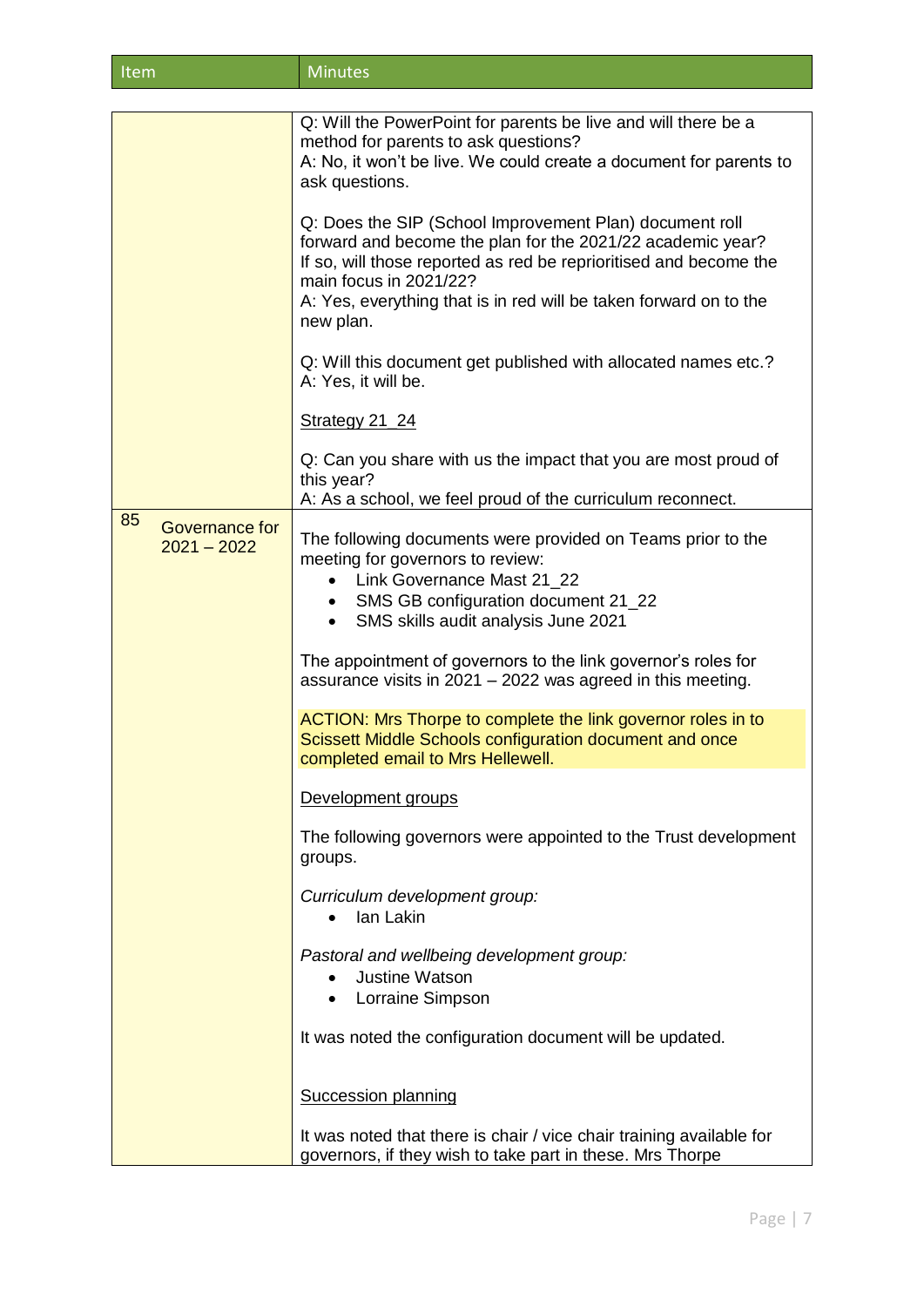| <b>Minutes</b><br>Item |
|------------------------|
|------------------------|

|    |                       | suggested some governors to take part in this training so that<br>Scissett Middle School to support succession planning.                                                                                                           |
|----|-----------------------|------------------------------------------------------------------------------------------------------------------------------------------------------------------------------------------------------------------------------------|
| 86 | Governor<br>activity  | It was noted governors have attended various training online. All<br>of these are logged on Scissett Middle School configuration<br>document.                                                                                      |
|    |                       | <b>Governor Virtual visits</b>                                                                                                                                                                                                     |
|    |                       | Mr Lakin gave a brief explanation about his visit with the<br>Strategic lead of Maths.<br>Mrs Simpson gave a brief explanation about her two visits<br>with the Head of Boys PE and the Strategic lead of Maths.                   |
|    |                       | Mrs Simpson noted her visit reports will be added to the meeting<br>folder once written.                                                                                                                                           |
|    |                       | Q: Why are we not participating in communal events but other<br>schools are?<br>A: The school felt it wasn't best practise to be taking part in these<br>events due to Covid.                                                      |
|    |                       | Q: Could there be a sports day before the end of term?<br>A: There are currently talks around having a sports day and how<br>this can take place safely. If this does happen, the classes will be<br>staying in their own bubbles. |
| 87 | <b>Emerging Risks</b> | RESOLVED: The emerging risks identified are listed below:<br>Delays to building work<br>Changing to Covid management                                                                                                               |
| 88 | Policy update         | It was noted that Trust policy updated for schools - Summer 2021<br>document had been shared in advance of the meeting for<br>governor's information.                                                                              |
|    |                       | RESOLVED: Governors noted receipt of this document.                                                                                                                                                                                |
|    |                       | The following policies were shared in advance for governors to<br>ratify;                                                                                                                                                          |
|    |                       | Anti-bullying policy 2021<br>Monitoring and Evaluation policy 2020                                                                                                                                                                 |
|    |                       | RESOLVED: These policies were ratified over Teams by<br>governors prior to the meeting.                                                                                                                                            |
| 89 | Any other<br>business | RESOLVED: The following was noted as any other business:<br>Trust annual Governance conference attendance. Mrs<br>Thorpe asked governors to confirm using the form<br>provided by the Trust to confirm attendance.                 |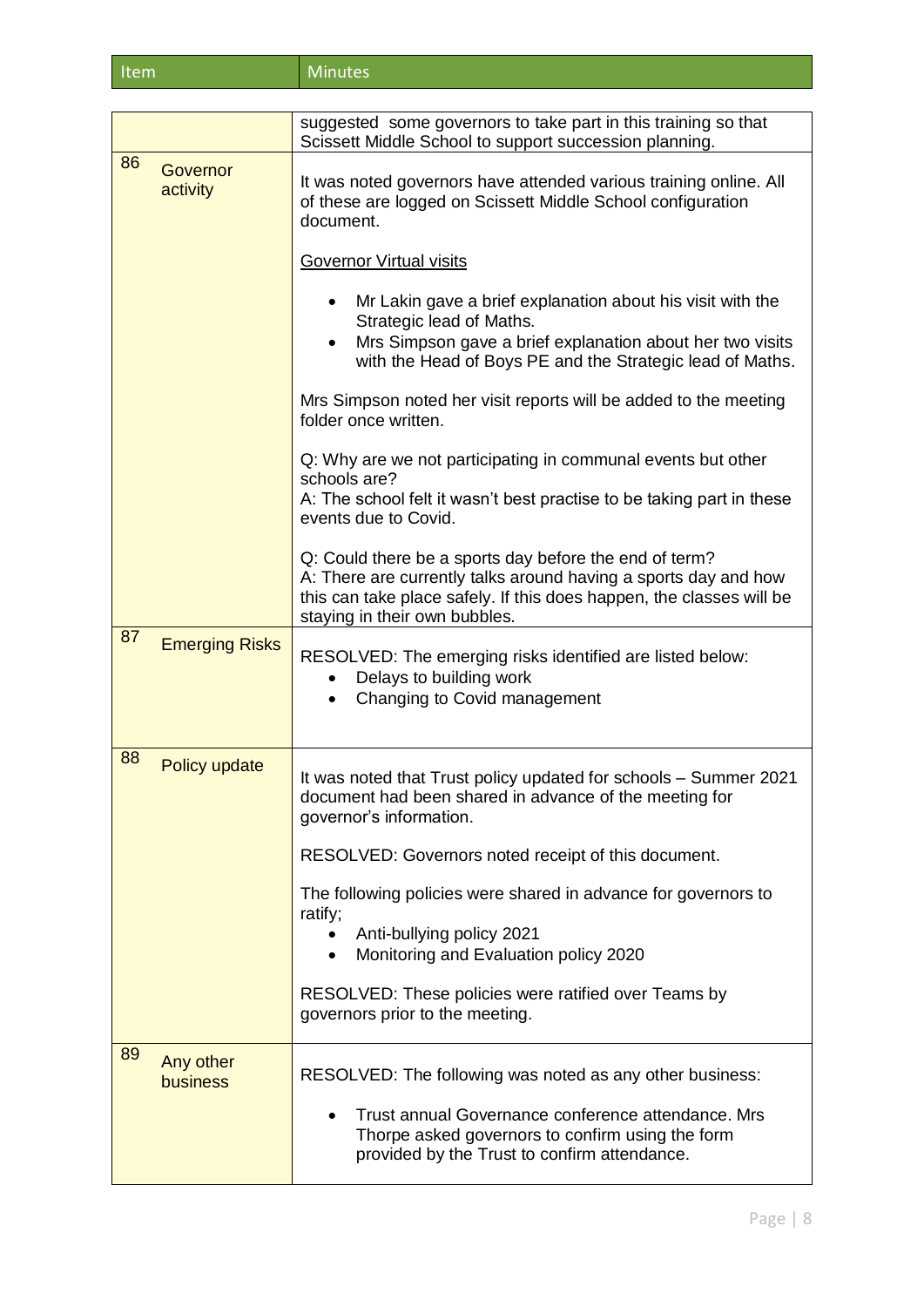| 90 | Future date for<br>meetings of the<br>possible<br>agenda items                           | RESOLVED: The meeting dates and times suggested for 21_22<br>will be revised<br>The meetings are hoped to be held in the school, this will be<br>determined nearer the time based on the current guidance for<br>COVID-19. |
|----|------------------------------------------------------------------------------------------|----------------------------------------------------------------------------------------------------------------------------------------------------------------------------------------------------------------------------|
|    |                                                                                          | ACTION: Mrs Hellewell and Mrs Thorpe to look at potential dates<br>and times and email governors to confirm                                                                                                                |
| 91 | Agenda,<br>minutes and<br>related papers<br>to be excluded<br>from published<br>version. | RESOLVED: That no part of these minutes, agenda or related<br>papers be excluded from the copy to be made available at the<br>school.                                                                                      |